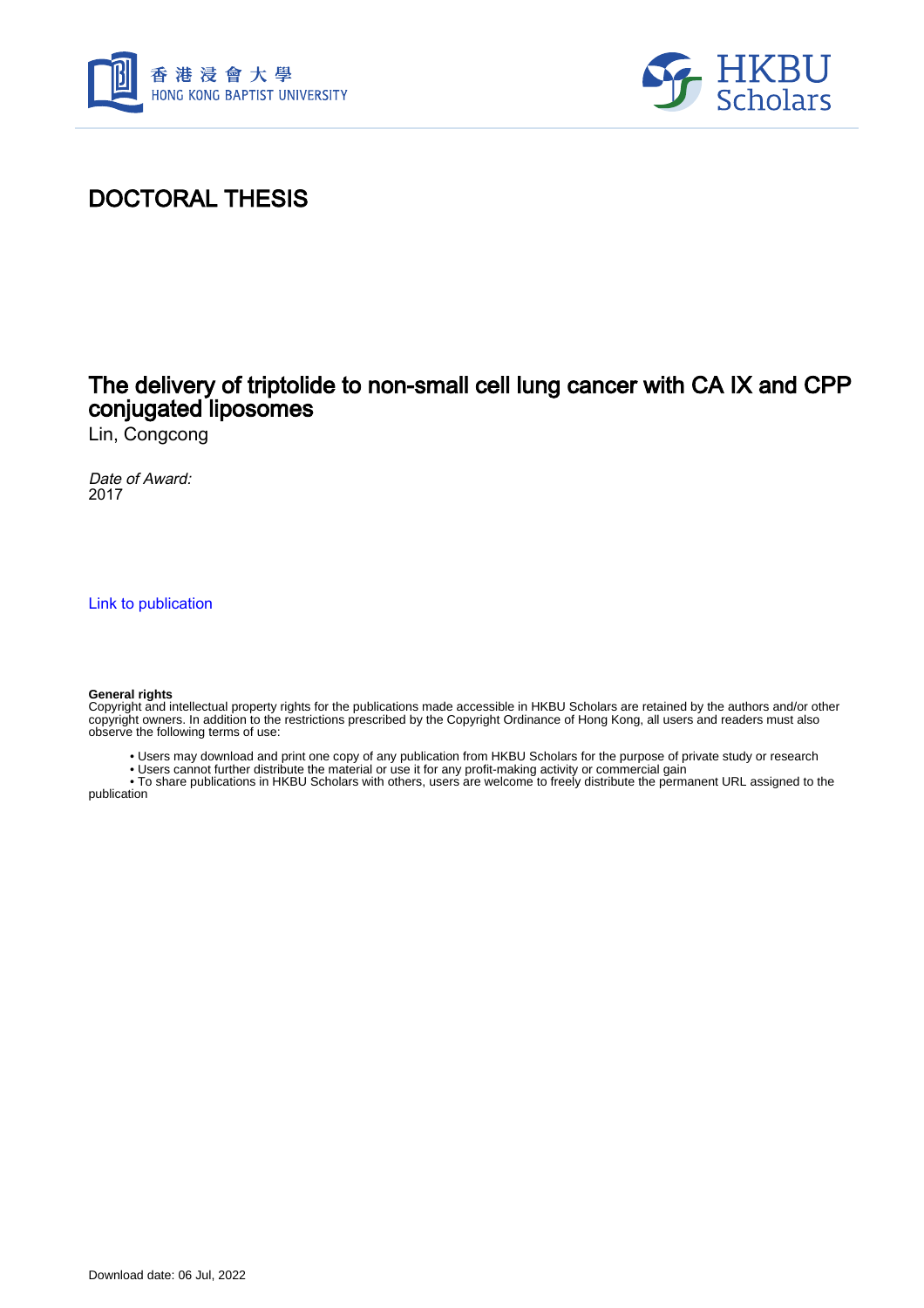### **ABSTRACT**

<span id="page-1-0"></span>Lung cancer accounted for 28% of all cancer related deaths in Hong Kong and has been the leading cause of cancer death worldwide. Non-small cell lung cancer (NSCLC) is the most common lung cancer (85%) and has been linked to poor prognosis with 5-year survival rates of only 15%. Low accumulation and lack of efficient penetration of therapeutic agents in the tumor site, and severe adverse effects are the main obstacles in efficient lung cancer chemotherapy.

Triptolide (TPL), a diterpenoid triepoxide, was first isolated from the Chinese medicinal plant *Tripterygium wilfordii* Hook F. It had attracted extensive attention for its anti-tumor effect. However, its therapeutic potential has been limited by the poor water solubility (0.017 mg/mL) and strong toxicity with  $LD_{50}$  of 0.8 mg/kg. To improve the therapeutic effects and facilitate the application of TPL in lung cancer therapy, we developed different ligands-modified TPL-loaded liposomal formulations for lung cancer specific delivery.

Antibody-decorated liposomes can facilitate the precise delivery of chemotherapeutic drugs to the lung by targeting a recognition factor present on the surface of lung tumor cells. Carbonic anhydrase IX (CA IX), an enzyme overexpressed on the surface of lung cancer cells with a restricted expression in normal lungs, is used as the target for NSCLC therapy. In the present study, anti-CA IX antibody-modified TPL-loaded liposomes was developed. CA IX-directed liposomes exhibited 1.7-fold enhancement in internalization effects and 2-fold higher cytotoxicity in CA IX-positive human non-small cell lung cancer cell line A549. *In vivo*, CA IX-directed liposomes confined the delivery specifically to the lung and resided up to 96 h, which further showed enhanced therapeutic efficiency in orthotopic lung tumor bearing mice.

CPP33 is a tumor lineage-homing cell-penetrating peptide reported to be highly permeable into human lung cancer cell. Here, we utilized CPP33 for translocation of TPL-liposomal formulation into lung tumor cells. *In vitro*, CPP33-TPL-lip significantly improved apoptotic feature on A549 cells than non-modified liposomes. CPP33-lip specifically promoted the penetration ability of liposomes on A549 rather than human lung fibroblast cells (MRC-5), showing prominent cell selectivity. Furthermore, CPP33-lip showed superior penetrating ability on 3D tumor spheroids compared to non-modified liposomes.

A dual-ligand TPL-loaded liposomes (dl-TPL-lip) via conjugation of anti-CA IX antibody (targeting module) and CPP33 (trans-membrane module) was further developed to improve the therapeutic efficacy of NSCLC. The dl-TPL-lip showed superior penetrating ability and inhibiting effect on 3D tumor spheroids and significantly enhanced TPL anti-cancer efficacy following pulmonary administration in orthotopic lung cancer nude mice. The encapsulation of TPL in liposomes reduced the exposure of TPL in systemic circulation, which is demonstrated by pharmacokinetic study in rat plasma by endotracheal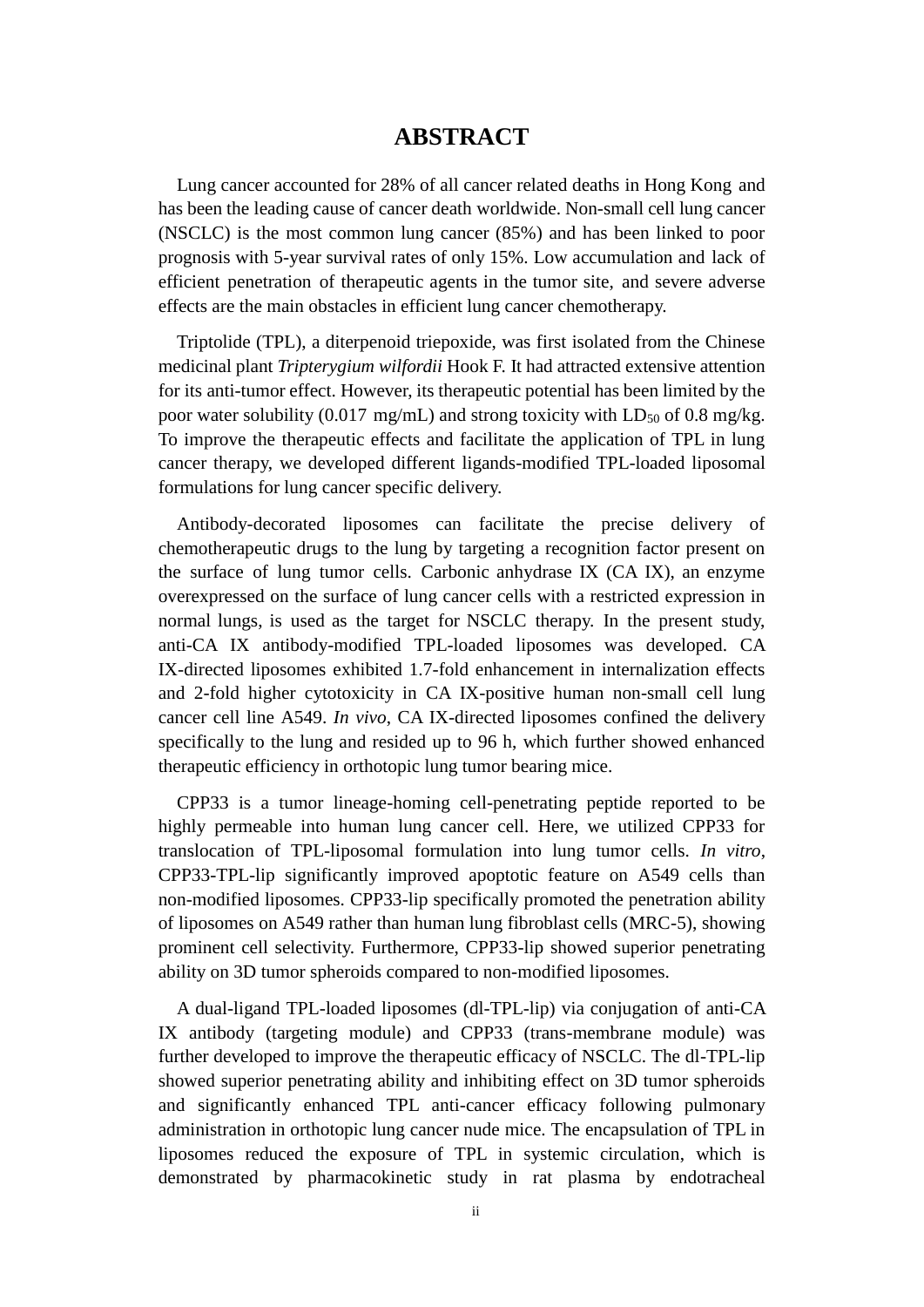administration. Further anti-cancer effect study showed that dl-TPL-lip exhibited the greatest efficacy compared to TPL solution, non-modified TPL-loaded liposomes, anti-CA IX Ab or CPP33 single ligand-modified liposomes.

In summary, the findings of this study establish promising TPL delivery systems for targeted therapy of lung cancer. Current research focusing on drug delivery systems provides an insight into targeted and safe delivery of TPL in preclinical setting.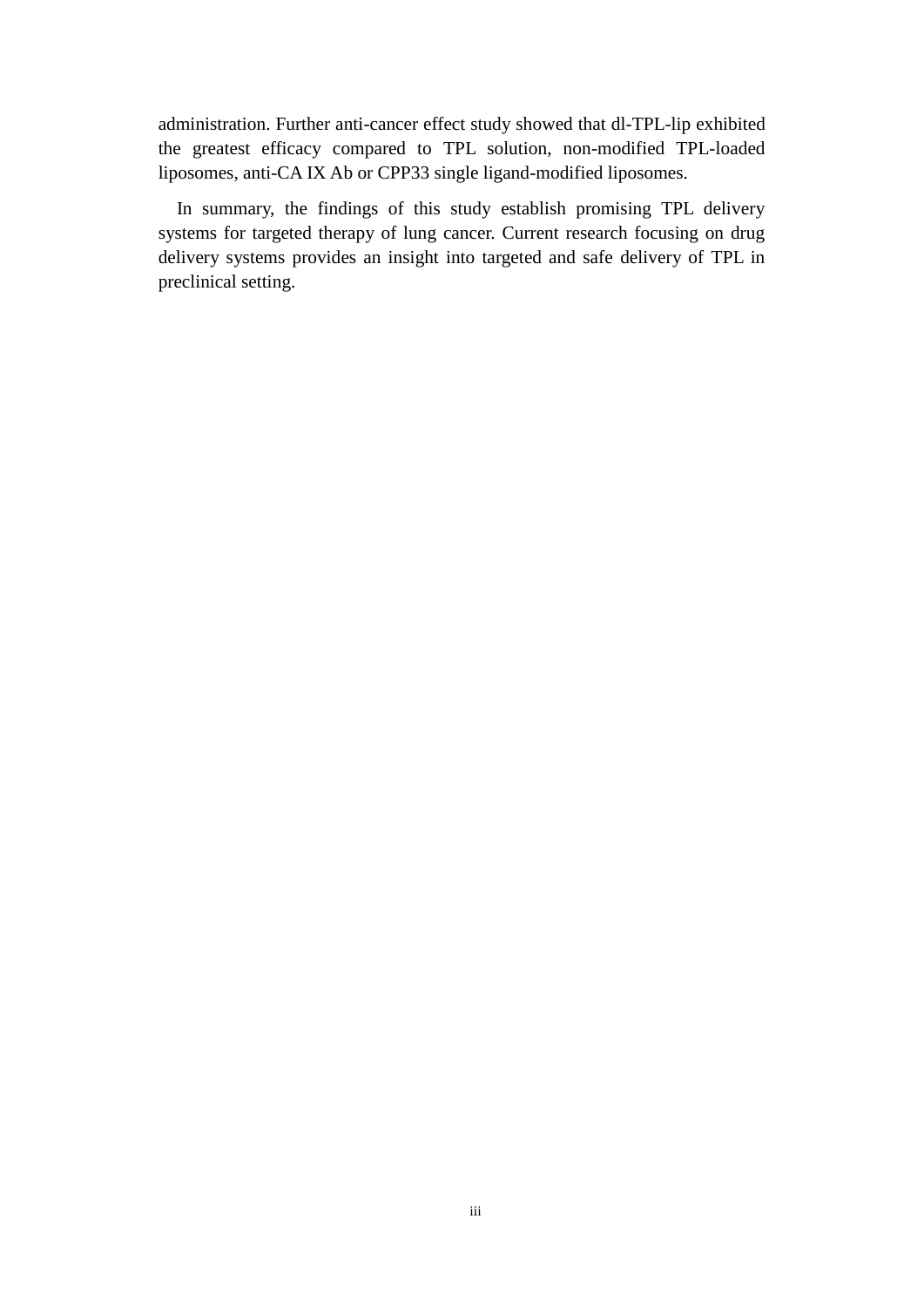# **TABLE OF CONTENTS**

<span id="page-3-0"></span>

| 1.2 Triptolide and its application in lung cancer therapy3                  |
|-----------------------------------------------------------------------------|
|                                                                             |
|                                                                             |
| 1.5 Carbonic anhydrase IX as a target for cancer therapy  12                |
| 1.6 Cell-penetrating peptides (CPPs) as a ligand for targeted drug delivery |
|                                                                             |
|                                                                             |
|                                                                             |
|                                                                             |
| CHAPTER 2In vitro study of triptolide-loaded liposomes decorated with       |
|                                                                             |
|                                                                             |
|                                                                             |
|                                                                             |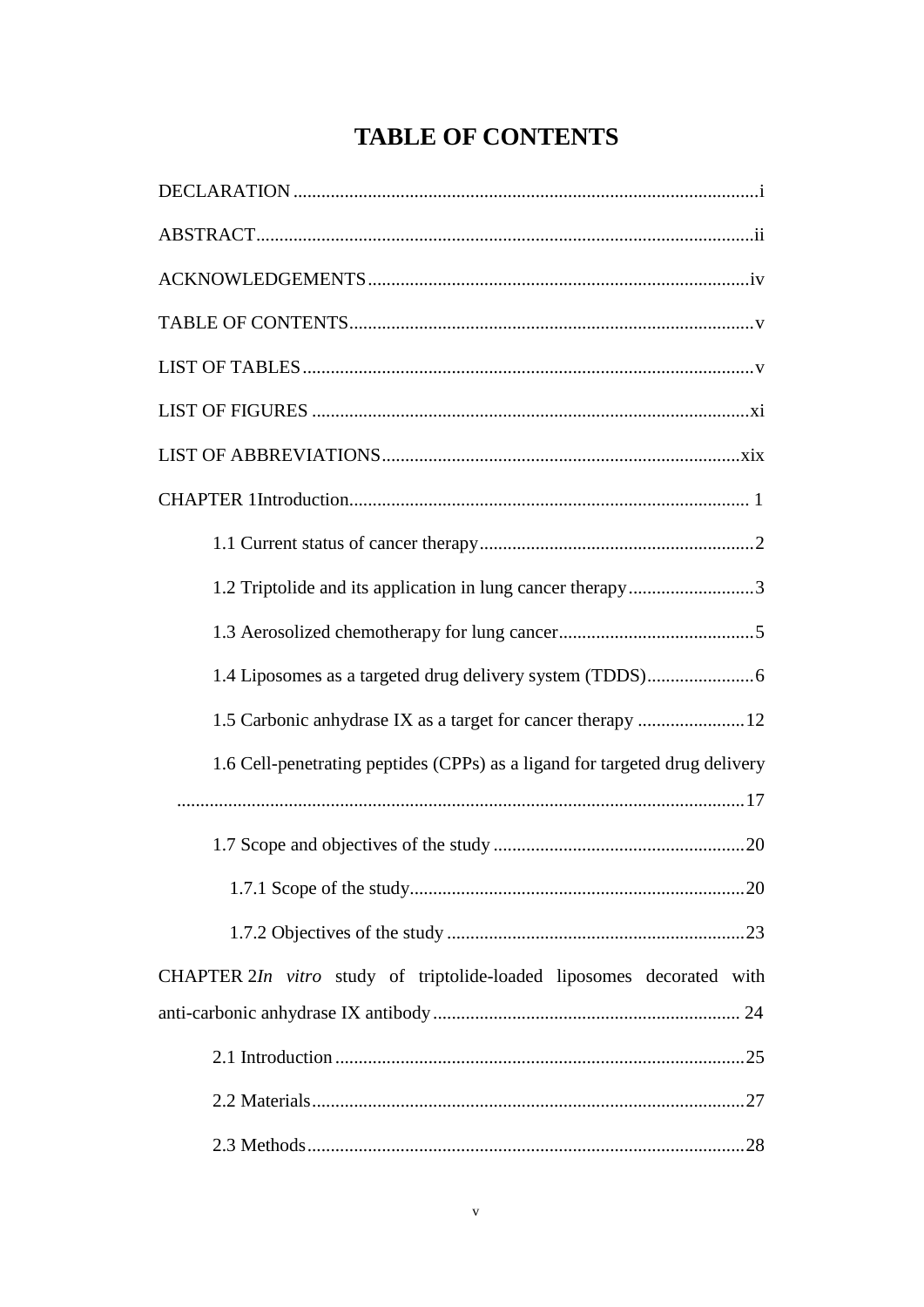| 2.3.2 Incorporation of anti-CA IX antibody into preformed liposomes29 |  |
|-----------------------------------------------------------------------|--|
|                                                                       |  |
|                                                                       |  |
|                                                                       |  |
|                                                                       |  |
|                                                                       |  |
|                                                                       |  |
| 2.4.1 Preparation and characterization of liposomal TPL 35            |  |
|                                                                       |  |
|                                                                       |  |
|                                                                       |  |
| CHAPTER 3In vivo study of triptolide-loaded liposomes decorated with  |  |
|                                                                       |  |
|                                                                       |  |
|                                                                       |  |
|                                                                       |  |
| 3.3.1 Establishment of orthotopic lung tumor models50                 |  |
|                                                                       |  |
|                                                                       |  |
|                                                                       |  |
|                                                                       |  |
| 3.4.1 Establishment of orthotopic lung tumor models52                 |  |
|                                                                       |  |
|                                                                       |  |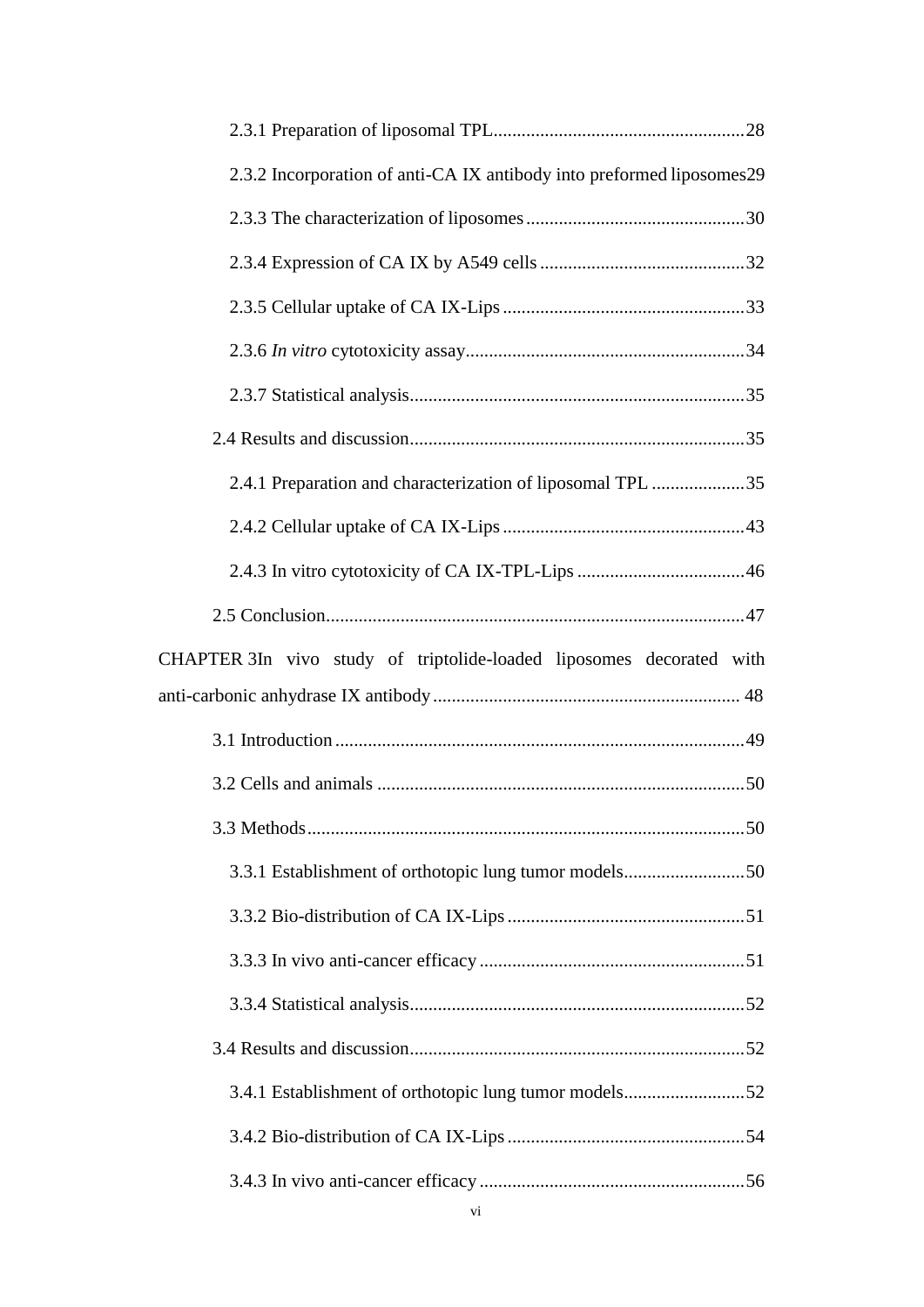| CHAPTER 4Study of CPP33-TPL-liposomes on 2D lung tumor cells and 3D |
|---------------------------------------------------------------------|
|                                                                     |
|                                                                     |
|                                                                     |
|                                                                     |
|                                                                     |
|                                                                     |
|                                                                     |
|                                                                     |
|                                                                     |
|                                                                     |
|                                                                     |
|                                                                     |
|                                                                     |
|                                                                     |
|                                                                     |
|                                                                     |
|                                                                     |
|                                                                     |
|                                                                     |
|                                                                     |
| CHAPTER 5Study of anti-CA IX antibody and CPP33 dual-ligand         |
|                                                                     |
|                                                                     |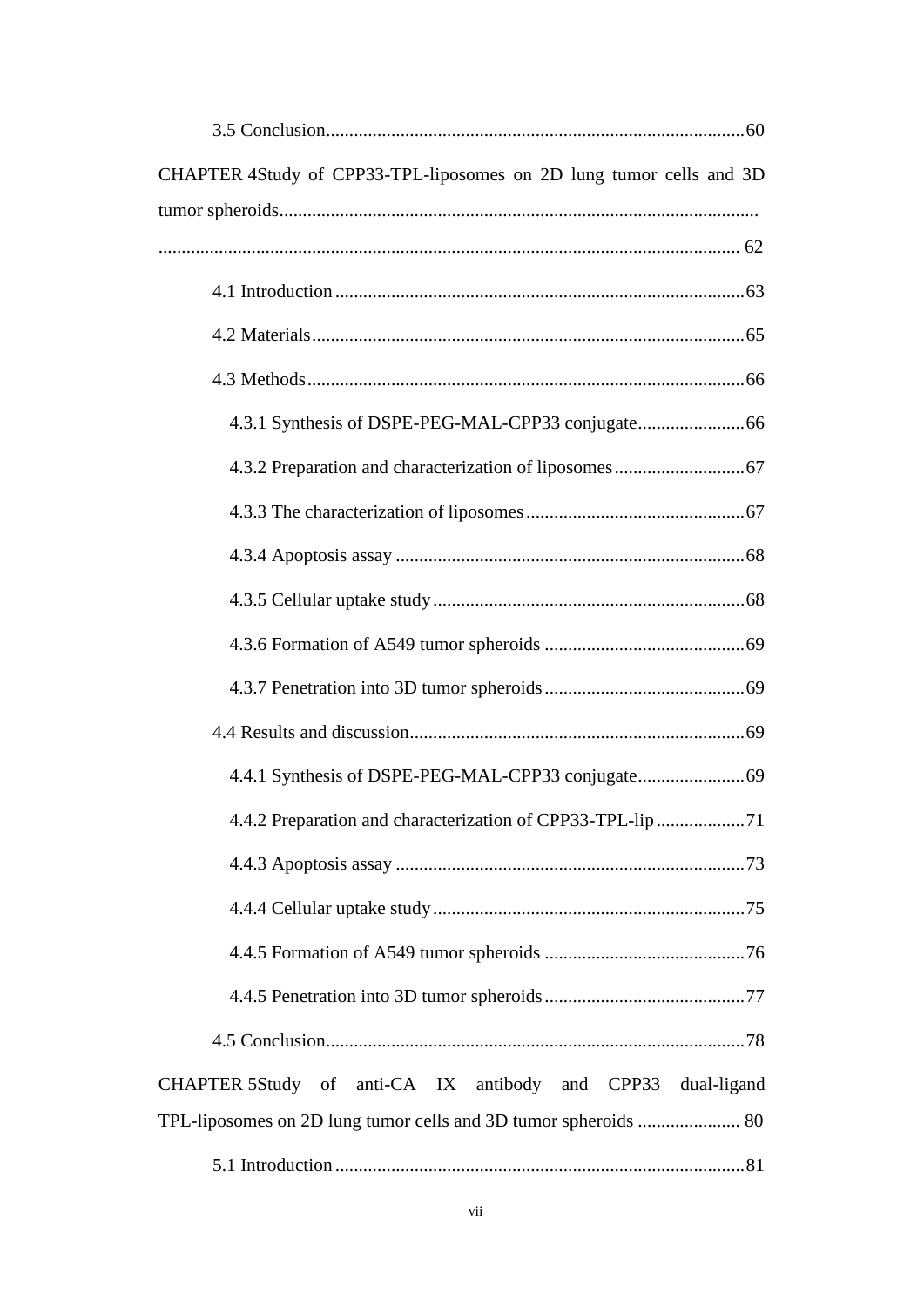| CHAPTER 6In vivo study of anti-CA IX antibody and CPP33 dual-ligand |
|---------------------------------------------------------------------|
|                                                                     |
|                                                                     |
|                                                                     |
|                                                                     |
| 6.3.1 Pharmacokinetics study of dl-TPL-lip after pulmonary          |
|                                                                     |
| 6.3.2 Analytical method for pharmacokinetics study 102              |